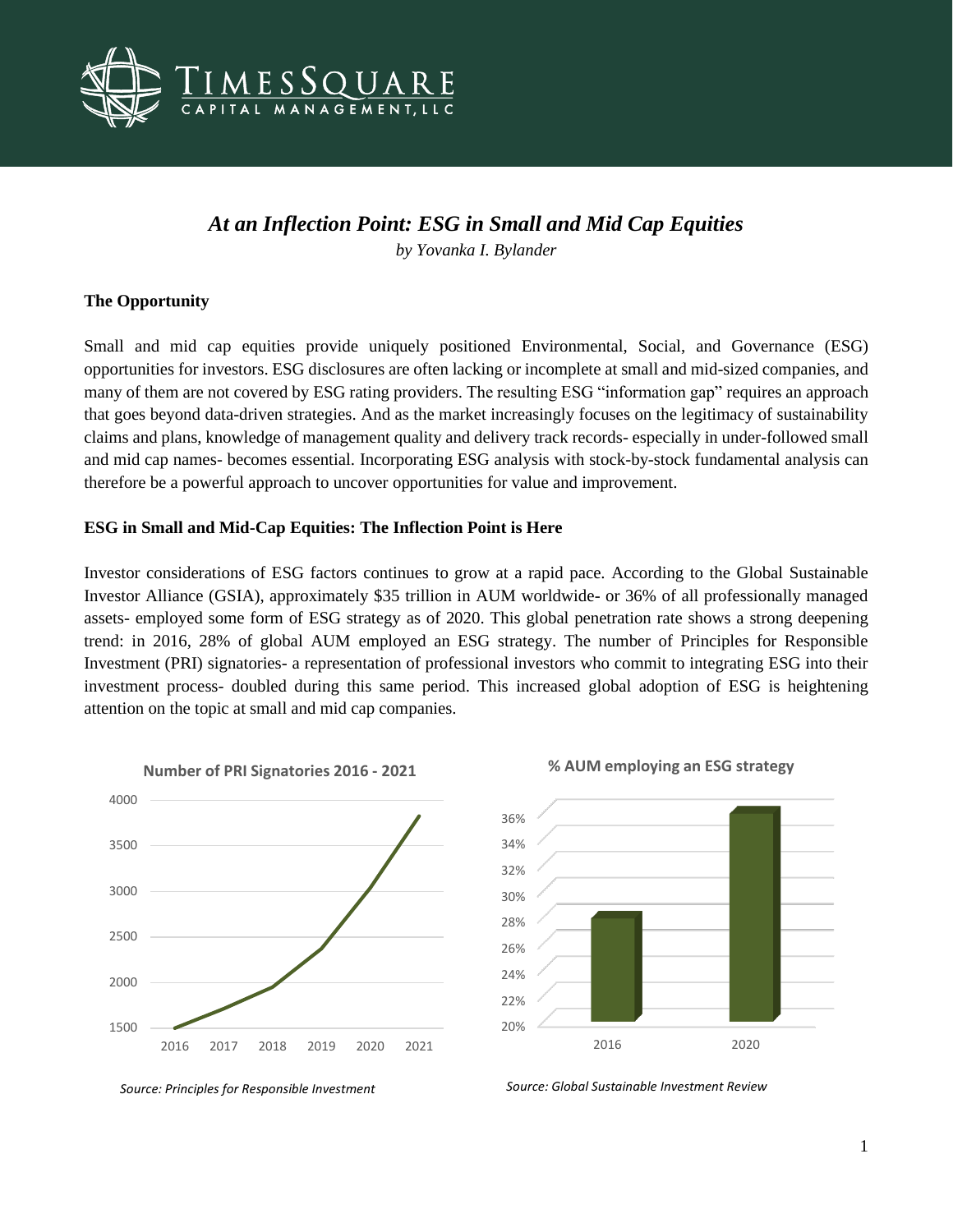While we see small and mid cap companies moving rapidly to try to accommodate investor demands for enhanced disclosures, the starting point is a relatively low base. In addition to providing overall ESG scores on companies, rating provider ISS ESG also scores the content, quality, and coverage of a company's public reporting on ESG issues. This sustainability<sup>1</sup> reporting score (distinct from sustainability *performance* score) is done on a 12-point A-D scale. Across the globe, we see significant differences in small and mid cap reporting scores in comparison to those of large cap companies. In the US, for example, the average sustainability reporting score for small caps (the Russell 2000 Index) was an uninspiring D+, with 93% of the constituents of that index receiving reporting scores of C- or lower. By contrast, large and mega caps (the Russell Top 200 Index) have an average reporting score that is three notches higher, and only 26.7% of its constituents received reporting scores of C- or lower.

We observe similar small cap versus large cap differences in non-US indices. When we move beyond ISS ESG's assessment of company sustainability reporting and look at one of the most commonly agreed upon ESG metricsgreenhouse gas emissions (GHG)- the dichotomy persists. Nearly 100% of the MSCI EAFE index constituents report GHG data; in the small cap version of this index, however, only 54% of constituents report emissions.

|                                       | <b>US Equity</b>                               |                                |                                                        | <b>Non-US Equity</b>                                 |                                   |
|---------------------------------------|------------------------------------------------|--------------------------------|--------------------------------------------------------|------------------------------------------------------|-----------------------------------|
|                                       | <b>Small Cap</b><br>(Russell)<br><b>2000</b> ) | Mid Cap<br>(Russell<br>Midcap) | Large & Mega<br><b>Cap (Russell</b><br><b>Top 200)</b> | <b>Small Cap</b><br>(MSCI EAFE<br><b>Small Cap</b> ) | Large & Mid<br>Cap (MSCI<br>EAFE) |
| Average ISS ESG                       | $D+$                                           | $C-$                           | C+                                                     |                                                      | $C+$                              |
| <b>Sustainability Reporting Score</b> |                                                |                                |                                                        |                                                      |                                   |
| % constituents with bottom            | 93.0%                                          | 72.6%                          | 26.7%                                                  | 54.9%                                                | 26.4%                             |
| third Sustainability Reporting        |                                                |                                |                                                        |                                                      |                                   |
| <b>Scores</b>                         |                                                |                                |                                                        |                                                      |                                   |
| % constituents disclosing<br>GHG data | 15.6%                                          | 54.9%                          | 88.3%                                                  | 54%                                                  | 90.3%                             |

*Sources: ISS ESG, Russell, MSCI*

#### **Assessing What Matters**

Inadequate sustainability disclosures do not always equal poor sustainability practices, in the same way that extensive disclosures do not always portend favorable ESG practices. That said, limited or poor disclosures place a greater onus on investors to develop a qualitative understanding of corporate sustainability practices. While the ESG rating industry has blossomed in recent years, that purely data-driven approach limits the value brought to the small and mid cap space; it is challenging to generate quality ratings based on little to no data. We therefore advocate for an active fundamental approach to evaluate how aspects of ESG can affect the investment case for a given stock. We see four main areas where this approach can generate superior insights, especially in comparison to passive, data-driven strategies:

<sup>&</sup>lt;sup>1</sup> The definition of "sustainability" used in this paper follows the convention from the United National Global Compact, which covers a range of sustainable corporate practices for environment, social, and governance business activities. Hence the term can be used interchangeably with "ESG."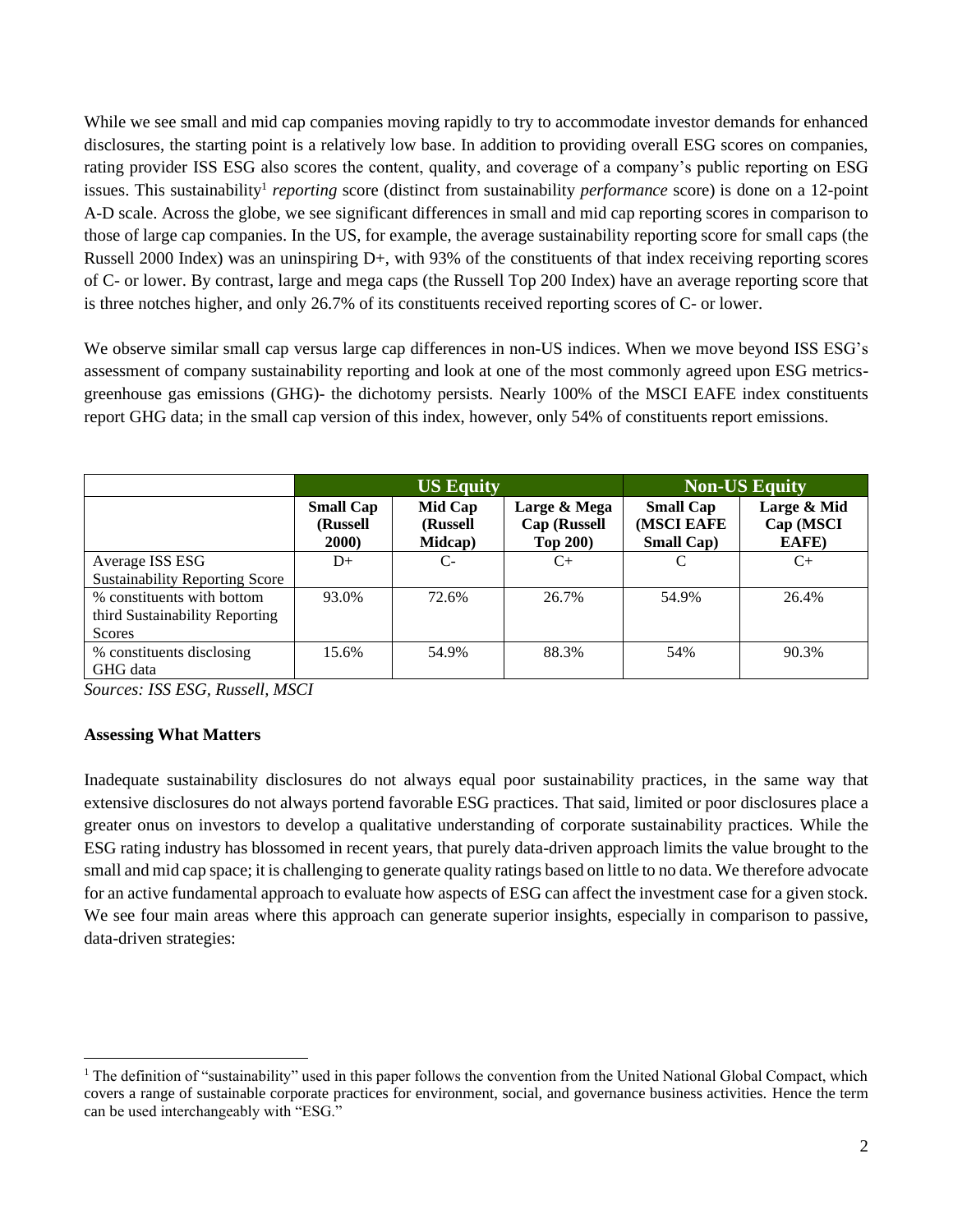- 1. **A more nuanced and comprehensive understanding of business models, which helps better identify areas of ESG risk and opportunity**. While data-driven approaches (such as ratings) look at ESG risks and opportunities formulaically through GICS and SICS classifications<sup>2</sup>, growth-oriented small and mid cap companies often have business models that cut across these classifications. As such, the identification of their true ESG-related risks and opportunities requires a greater understanding of the underlying businesses. A mid cap company like Copart, for example, is classified as a "Professional and Commercial Services" firm under the SICS system used by the Sustainability Accounting Standards Board (SASB); this classification focuses on the company's online auction and vehicle remarketing businesses. Yet Copart also provides end-of-life vehicle processing services that give it a larger physical footprint than most online auctioneers. Ignoring that element of the business in an ESG analysis would disregard related risks and opportunities.
- 2. **Better understanding of management track records of delivering on commitments**. Sustainability plans are only as good as the management teams responsible for implementing them; corporate leaders with a more disciplined and long-term value building approach are more likely to deliver on sustainability promises. Understanding management's commitment to sustainability initiatives (beyond what is stated on web sites, sustainability reports, etc.), and their ability to deliver on these, is key to cutting through greenwashing and developing a forward view on ESG performance and how it may affect valuation.

In a recent engagement with board members of UK-based Bodycote plc (BOY), for example, our analysts gained insights regarding the company's challenges setting and disclosing emission targets. At the same time, we also learned about business tailwinds based on the company's ability to help clients achieve their own emission reduction targets—an aggregate decrease in GHG that more than offsets the company's own environmental footprint. These greater environmental benefits stem from BOY's thermal processing services, which significantly extend the lifespan of the metal components it treats, thereby reducing replacements and waste. Given the financial, regulatory, and other stakeholder imperatives benefiting the business, we believe this company is potentially more likely than other firms to invest in sustainability improvements. This qualitative understanding of management and the company's business model is especially relevant in the sustainability field, where goals and targets typically have longer timeframes than mainstream financial metrics, and where a quarterly reporting cadence to assess progress is lacking.

3. **Multidimensional views of emerging sustainability standards through practices like channel checks.** Fundamental analysts gain important insights into emerging industry trends through their contacts across corporate value chains. These insights are also valuable in a sustainability context. An understanding of how sustainability practices are broadly being adopted across corporate suppliers, clients, and competitors can inform a view on the veracity of sustainability claims. For example, channel check conversations can help shape a view on how emissions reductions are driving external supplier decisions (especially for companies with net zero pledges).

<sup>&</sup>lt;sup>2</sup> Global Industry Classification Standard (GICS) and Sustainable Industry Classification System (SICS) are commonly used sector and industry categorizations from MSCI and SASB, respectively. They are also widely used by third-party ESG research providers.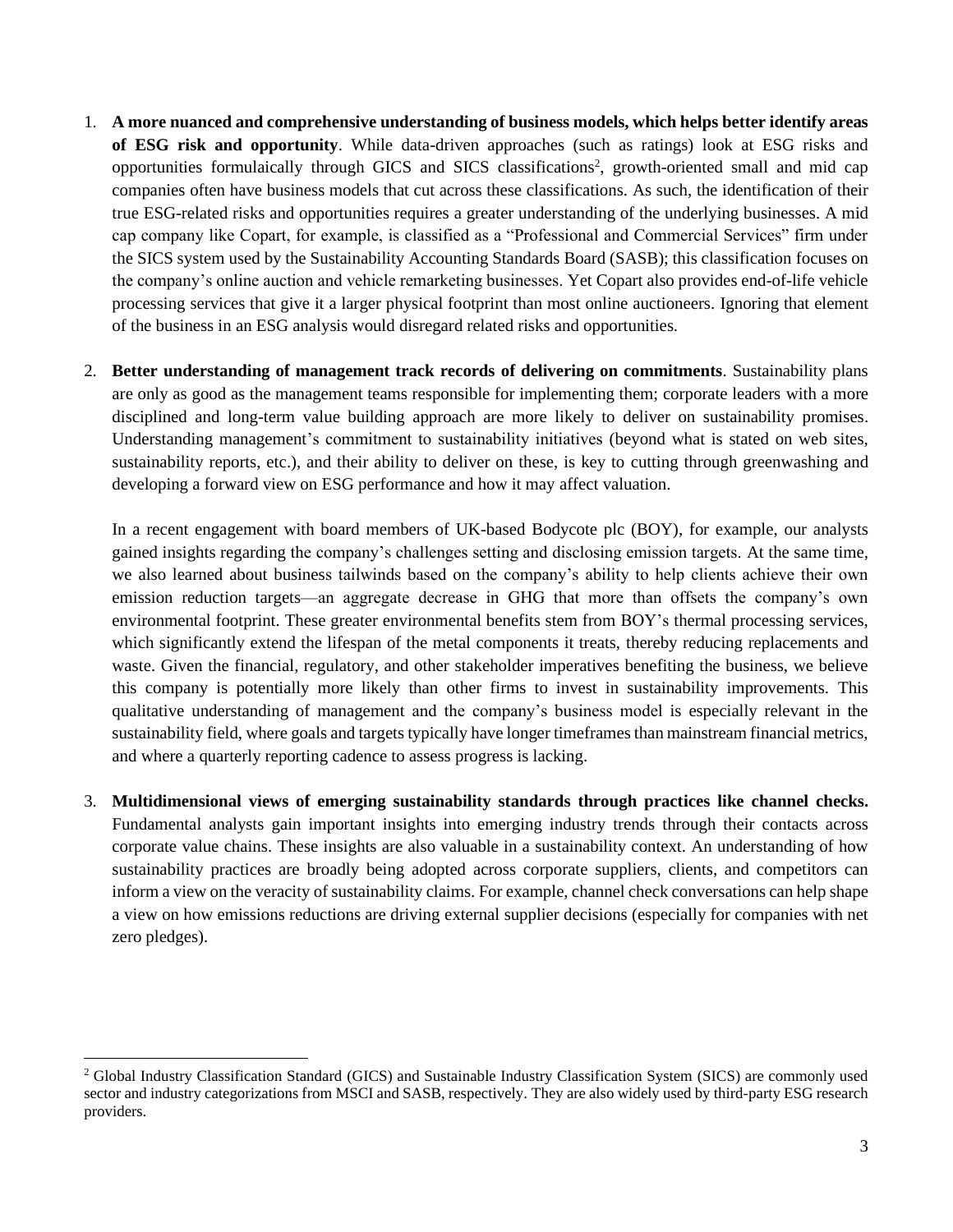4. **Greater influence with management teams to effect change**. Through years of frequent qualitative interactions, long-term fundamental shareholders often develop strong rapports with management teams. Across TimesSquare's strategies, for example, it is not unusual that our largest positions have been held for a decade or longer. As such, long-term, active, fundamental investors are structured to have a higher level of influence than a passive investor. Passive investor influence in this space can be further limited by the more restrictive corporate governance structures (e.g., classified boards, supermajority voting requirements, dual class share structures) that are found in the asset class, leaving a weakened proxy vote as the only tool for influence.

We see the potential of this influence in several instances among our holdings. In early 2021, TimesSquare began engaging with ALK-Abello (ALK.B), a small cap Danish pharmaceutical company. We had some corporate governance concerns, and other investors may have also expressed similar concerns. Since that time, there have been improvements in ALK's audit committee independence, a reduction in the number of other boards its directors serve on, and additional disclosures regarding board-level cyber security practices and breach experiences. We believe those changes fundamentally benefit all shareholders by advancing board supervision and focus on key risk areas. Those ESG improvements also have been noted by others, and at least one ESG data service cited that when it raised its corporate governance score for ALK<sup>3</sup>. The collaborative influence approach used by TimesSquare stands in contrast to the strategy of an activist investor, who may strike a combative stance with management teams. Hence, we believe an investor with broader views can help guide management teams who have less experience with the newer nuances of ESG best practices and disclosures.

# **Smaller Footprints, but Bigger Potential Impact**

Structurally, small and mid cap companies are often asset-light, which limits (but does not eliminate) investor exposure to areas like climate risk. On average, TimesSquare's main strategies have carbon footprints that are 35% lower than their respective benchmarks. We look at corporate emission trends where our analysts deem it to be financially material; strategies are not managed toward a specific emission goal. Lower carbon footprints are therefore an outcome from the growth orientation of our investment strategies. Nonetheless, the solutions offered by these companies in which we invest, can, in select instances, give investors exposure to both growth and sustainability opportunities across several themes like energy transition, climate adaptation, data privacy and protection, and human capital management. Some examples of TimesSquare investments include:

# *Developers of climate resilience and adaptation solutions:*

• Tetra Tech (TTEK, \$8.5 billion market cap) is a US-based consulting and engineering firm focusing on water, environment, sustainable infrastructure, renewable energy, and international development work. As commercial and government needs around these areas escalate, TTEK leverages its 21,000 global associates to help societies implement essential climate resilience, biodiversity, sustainable energy, and high-efficiency building programs. Our analysts are bullish on the company's improving business mix, strong funding backdrop, and the upside from a steady stream of acquisitions at attractive multiples that should continue to deliver value over time.

<sup>&</sup>lt;sup>3</sup> ISS Governance Quality Score update on March 1, 2022.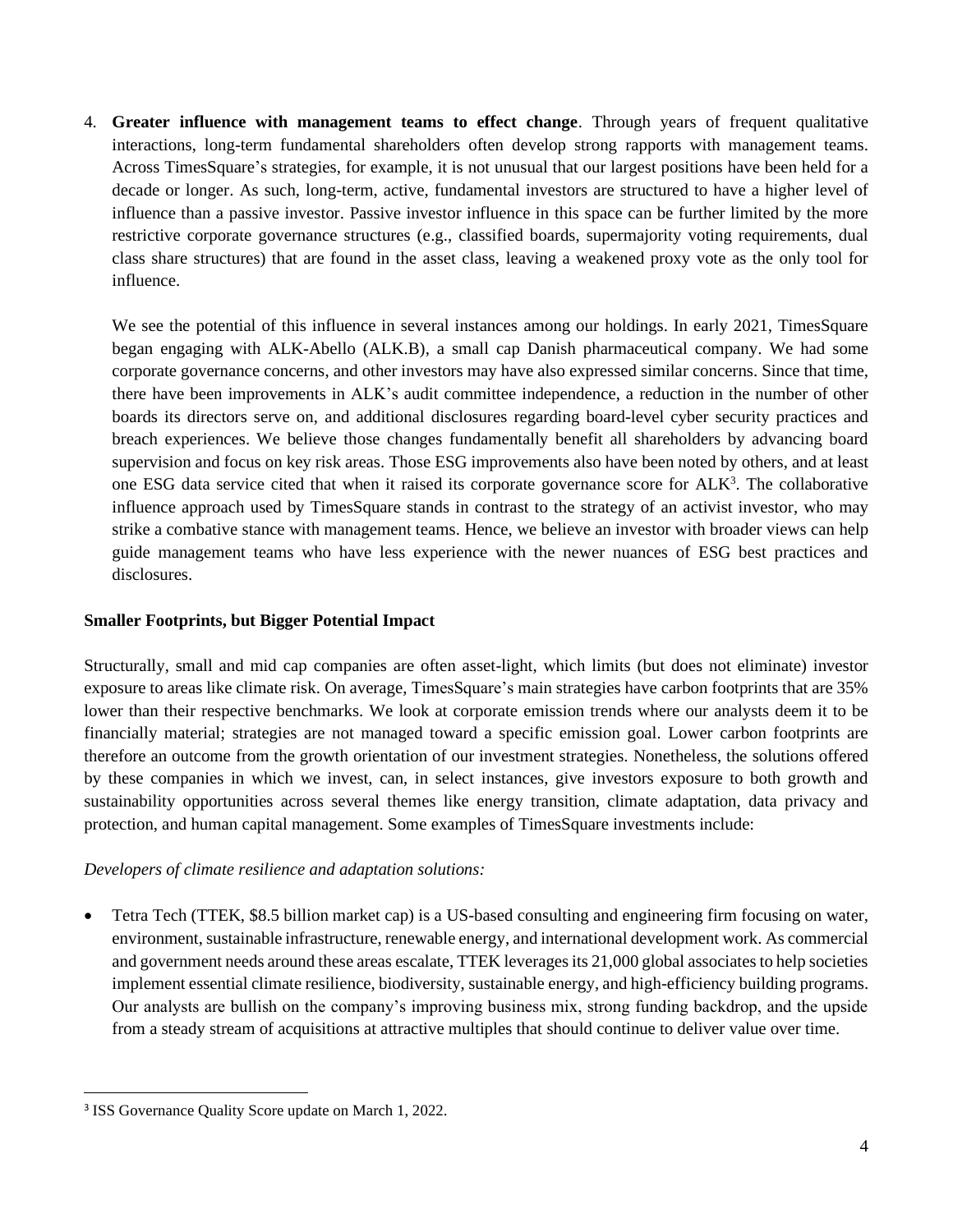### *Energy transition enablers:*

• Nexans (NEX-FR, \$3.3 billion market cap) is the #2 global leader in the cable manufacturing industry. Based in France, the company's solutions underpin the electrification that is essential to the clean energy transition. For example, NEX is a contributor to the development of the European "Super Grid", and to the rapid expansion of the global offshore wind market. Our analysts see benefits from the company's transition from being a cable generalist to a high-value pure-play electrification solutions provider.

### *Unique human capital management solutions:*

• APM Human Services (APM-AU, \$2.5 billion market cap) is an Australia-based international human services provider with more than 1,000 locations worldwide. Founded by an occupational therapist, APM supports people with disadvantages or disabilities by providing them rehabilitation, job training, and placement services. APM's ability to provide those services efficiently gives it an advantage over competitors, and long-term government contracts provide earnings visibility and a moat around the business. An accretive M&A strategy further adds to its appeal.

### *Sustainability accelerators:*

• Workiva (WK, \$4.9 billion market cap) delivers a leading cloud platform for regulatory, financial, and ESG reporting. WK enhances corporate transparency with an enabling solution that brings together corporate data from enterprise resource planning, governance risk and compliance, human capital management and customer relationship management systems, among other services. WK's significant top line growth potential- which in part stems from investors, stakeholders, and regulators push for more ESG data- provides key drivers for longterm growth, in our analysts' view.

# **Conclusion**

The influence of ESG on small and mid cap stocks globally is generally underappreciated, in our view. Smaller companies offer the advantage of often having lighter asset footprints, which limits (but does not eliminate) their exposure to some risk areas, particularly in the environmental sphere. Nonetheless, in some instances, these companies offer solutions that enable advances in key areas of sustainability. Most small and mid cap companies are in the early stages of their ESG reporting journeys; investors with in-depth knowledge of business models and management track records are best positioned to see through greenwashing and understand the impact that ESG performance can have on corporate risks and opportunities.